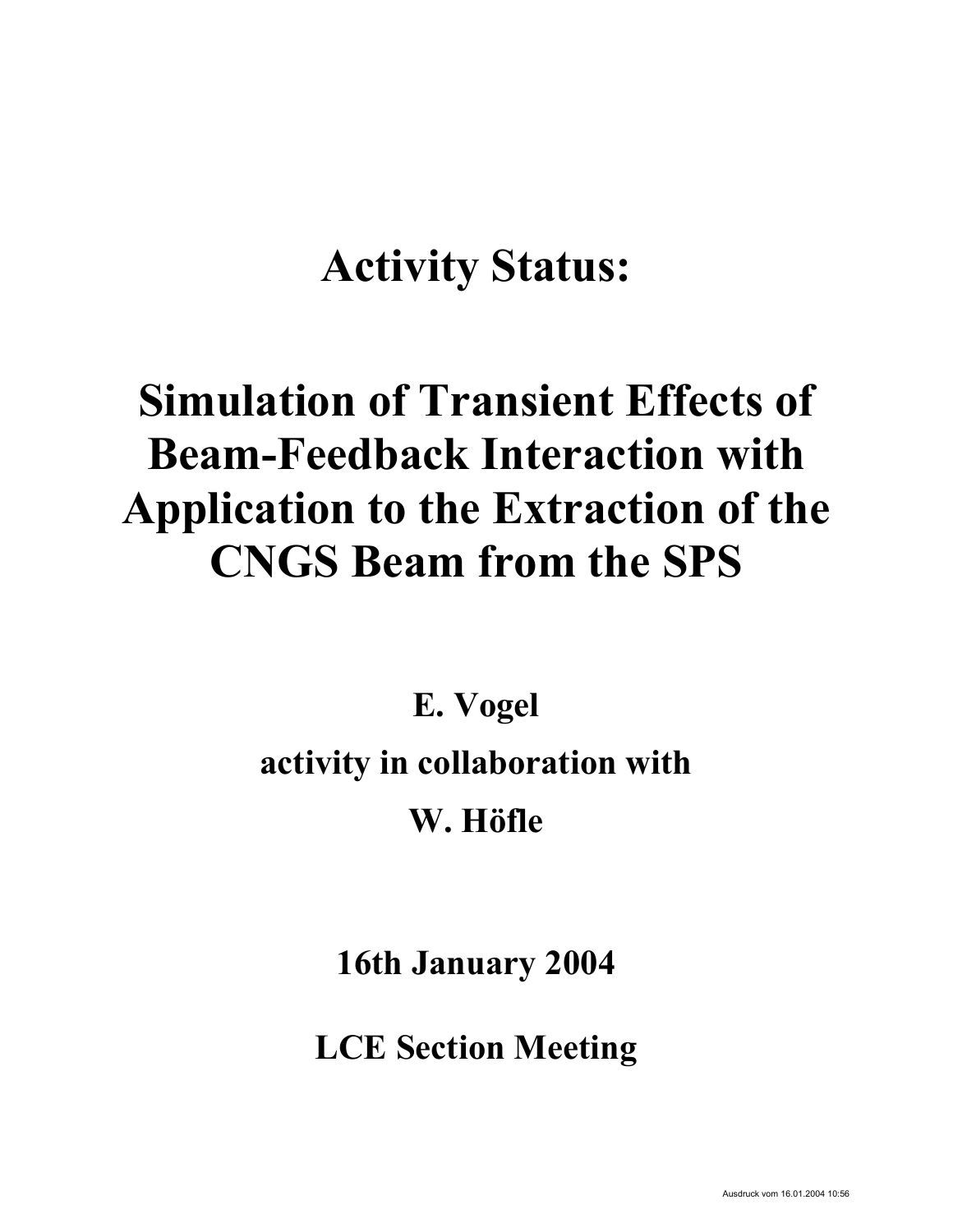## **Description of problem**

CNGS beam will be ejected from the SPS in two batches causing residual oscillations by kicker ripples on the second batch. This second batch continues to circulate for 2167 turns after the first batch has been extracted and oscillations are planned to be damped by the feedback system.

### **Status of simulations so far**

- the orders of magnitudes are OK, that mean feedback kicker strength, bandwidth limitation, action of MKE kicker, beta function at the elements, etc.
- some final values like the MKE kick strength has to be verified, as example the MKE values are based on drive signal measurements, new measurements at the kicker are planned next week!
- the code is still in a preliminary state, still sleeping (unknown) bugs has to be found
- One has to check in which way the limited aperture of the 'bumped beam' (about 7.5 sigma) plays a role in the whole business. What's about losses at the septum!

### **Attention!**

**The following results are very preliminary and contain no safety margins! One must not conclude anything out of them!**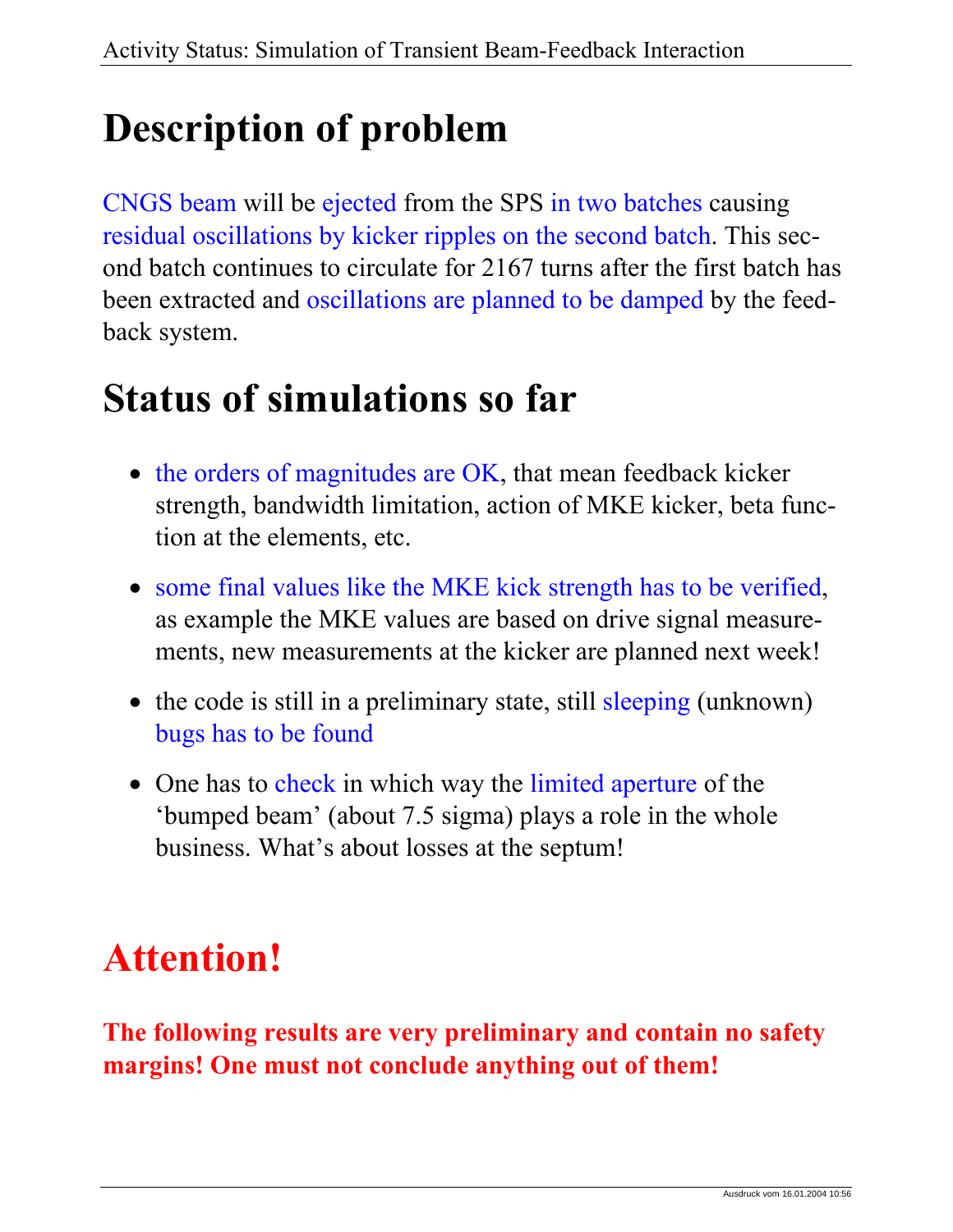#### MKE kick at Extraction

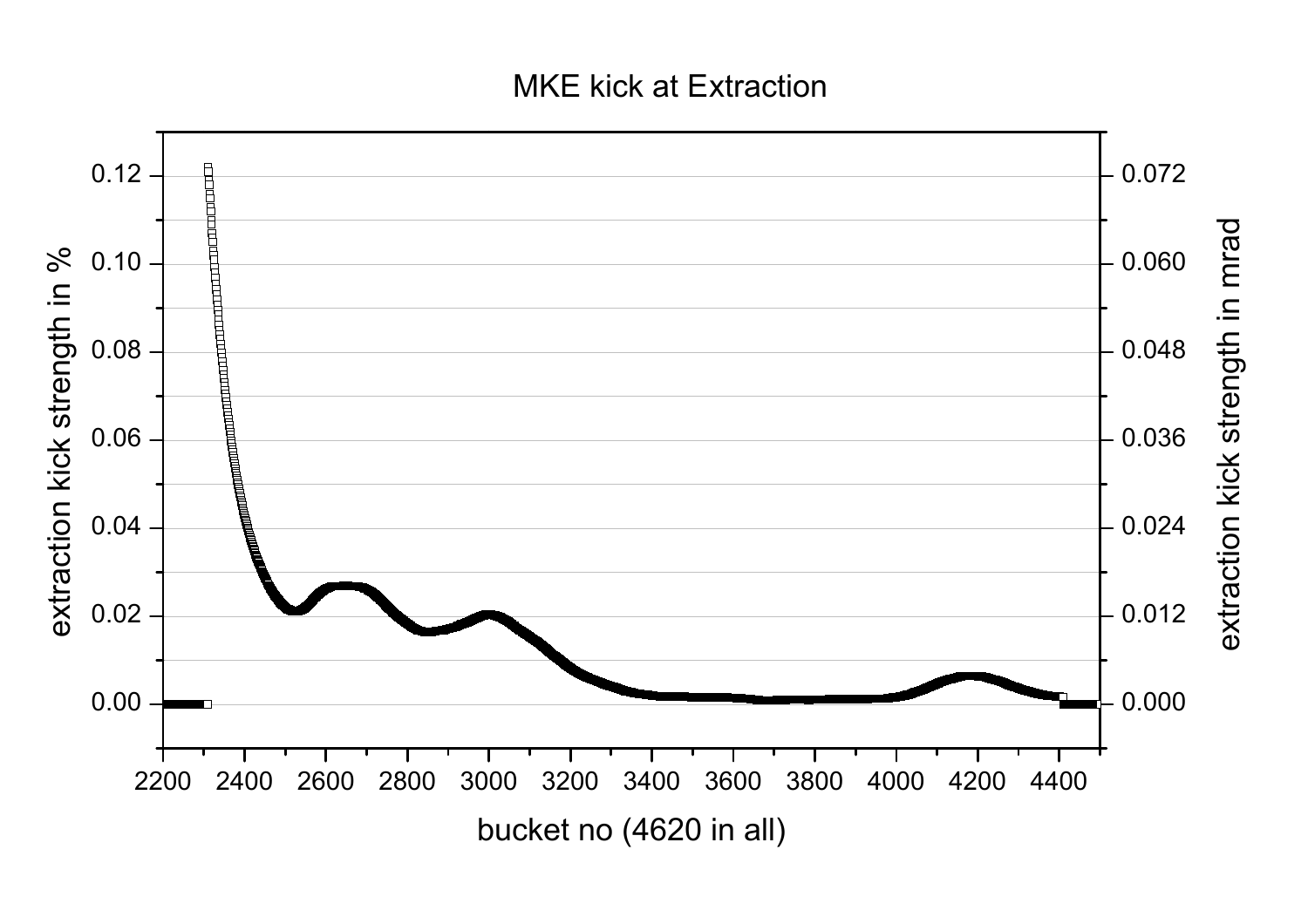### Damping Times

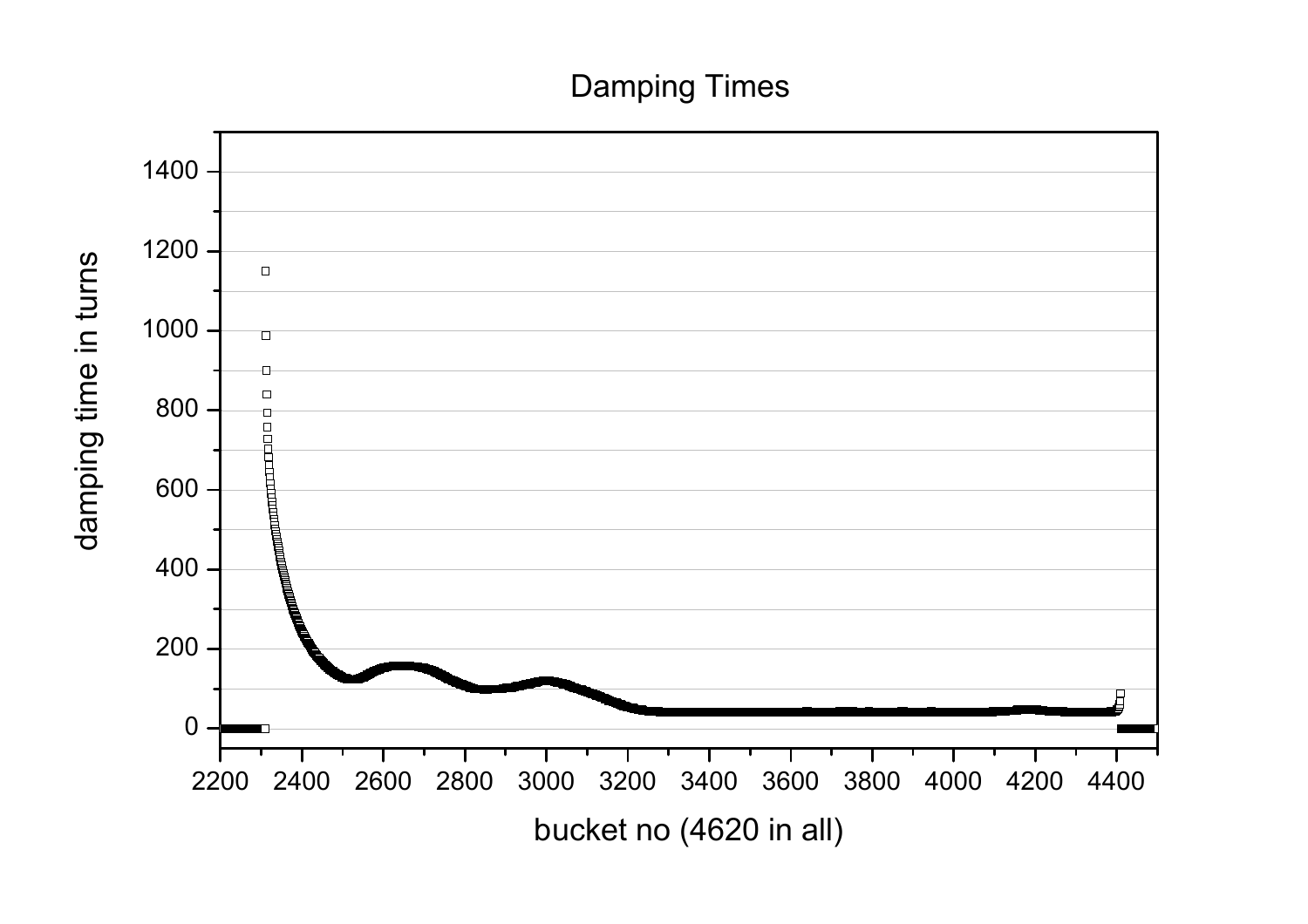#### Emittance after 2167 Turns